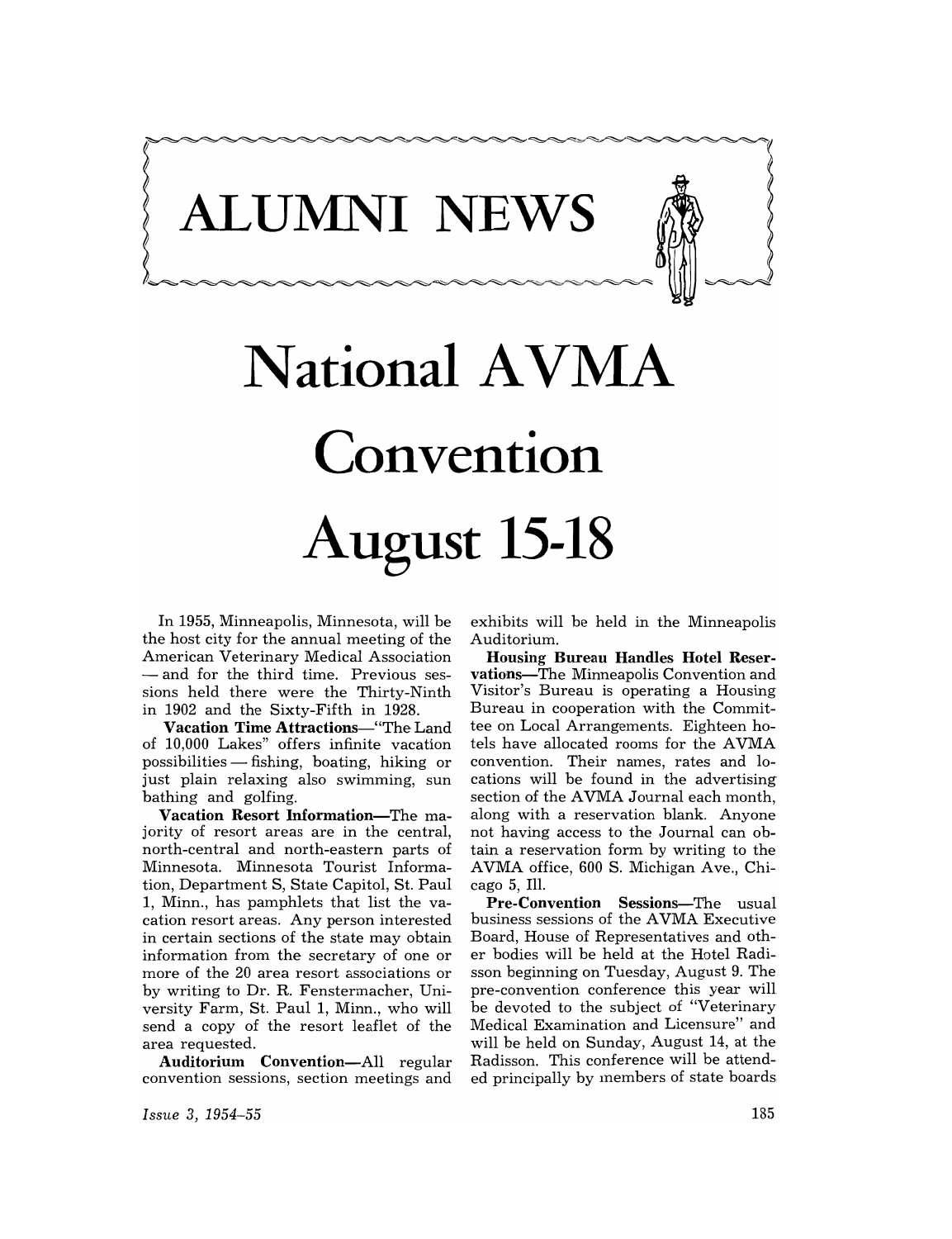of veterinary medical examiners, state as-<br>sociation secretaries, livestock sanitary officials and persons in veterinary education. All interested persons are invited to attend the conference at which the work of the National Board of Veterinary Medical Examiners will be one of the topics.

Special Entertainment Features Are Planned-In addition to usual functions such as Alumni Dinners, the President's Reception and Dance, the tea and the luncheon for women, the Local Committee is planning special entertainment for one of the open evenings and, of course, an interesting program for children.

Record-breaking Attendance Expected - Registration at Minneapolis, is certain to better the mark of 3,500 set at the Toronto session in 1953. The rather central site of the 1955 convention city and the large number of veterinarians within easy travel distance of it, plus the vacation and resort attraction of Minnesota, Wisconsin and nearby Ontario province, are factors which have led those planning the convention to predict an attendance of from 4,000 to 5,000.

An excellent pamphlet, "Minnesota Vacation Almanac" is available from the Division of Promotion, Department of Business Development, State Capitol, St. Paul 1, Minn., which contains a list of recreation and vacation resort associations from which detailed information can be obtained . Copies of this "Almanac" can be obtained by any interested person on request to the address given above.

### Dr. Morgan Joins Waukon Clinic

Dr. Harold J. Morgan, '47, became a new member of the Waukon Veterinary Clinic, Waukon, Iowa, as of last November. His associates at the clinic are Dr. R. O. Sander, also a 1947 graduate of Iowa State College; and Dr. John Cox.

Dr. Morgan for the past two years has been an instructor of Veterinary Anatomy at the University of Illinois while taking post graduate work. Following graduation he practiced for six years at Ruthevan, Iowa. Doctor and Mrs. Morgan have three sons, Robert, 4; John, 3; Tom, 2.

## DR. SPEARING WITH SMITH CLINIC

Dr. Jack Spearing, '53, is no associated with Dr. Dwight Smith, '32, in the Smith Animal Clinic, Ames, Iowa.

Dr. Spearing was engaged in general practice near Nashville, Tennessee, where he placed major emphasis on infertility in cattle. He is taking care of the large animal practice for the clinic.

Following graduation in dairy husbandry in 1940, Dr. Spearing served as herdsman for the Pine Manor Guernsey Herd at Goshen, Ind. Later he was in charge of showing and fitting the Guernsey herd for the Curtiss Candy Company of Chicago. In addition to grand championships and blue ribbons won at the Dairy Cattle Congress in Waterloo in 1946 and 1948 he received the Art Klussendorf Trophy for the outstanding herdsman in 1948. He won the Jack Fraser Trophy for showmanship at the Royal Winter Fair, Toronto. Dr. Spearing is the author of "Fitting and Showing Dairy Cattle," a book prepared as a guide for 4-H and FFA members raising and showing dairy cattle.

## DEATHS

Dr. George M. Wormly, '20, died in an automobile accident near Moorpark, Calif. on March 28, 1955. Dr. Wormly practiced in State Center for 31 years. He moved to California in 1951.

Dr. H. J. Nygren, '10, died at Waverly, Iowa on March 30, 1955. He practiced in Waverly until his retirement in 1950. Dr. Nygren was 74 years old.

Dr. J. R. Macdonald, '18, died of a heart attack in Las Vegas, Nevada on March 26 at the age of 64. Dr. Macdonald practiced in Clarion following graduation. Since 1924 he had been a feed manufacturer in Fort Dodge, Iowa.

Dr. A .C. Swanson, '13, died April 7 at Webster City; Iowa. Dr. Swanson was 67. He practiced in Webster City until his retirement in 1952.

*Iowa State College Veterinarian*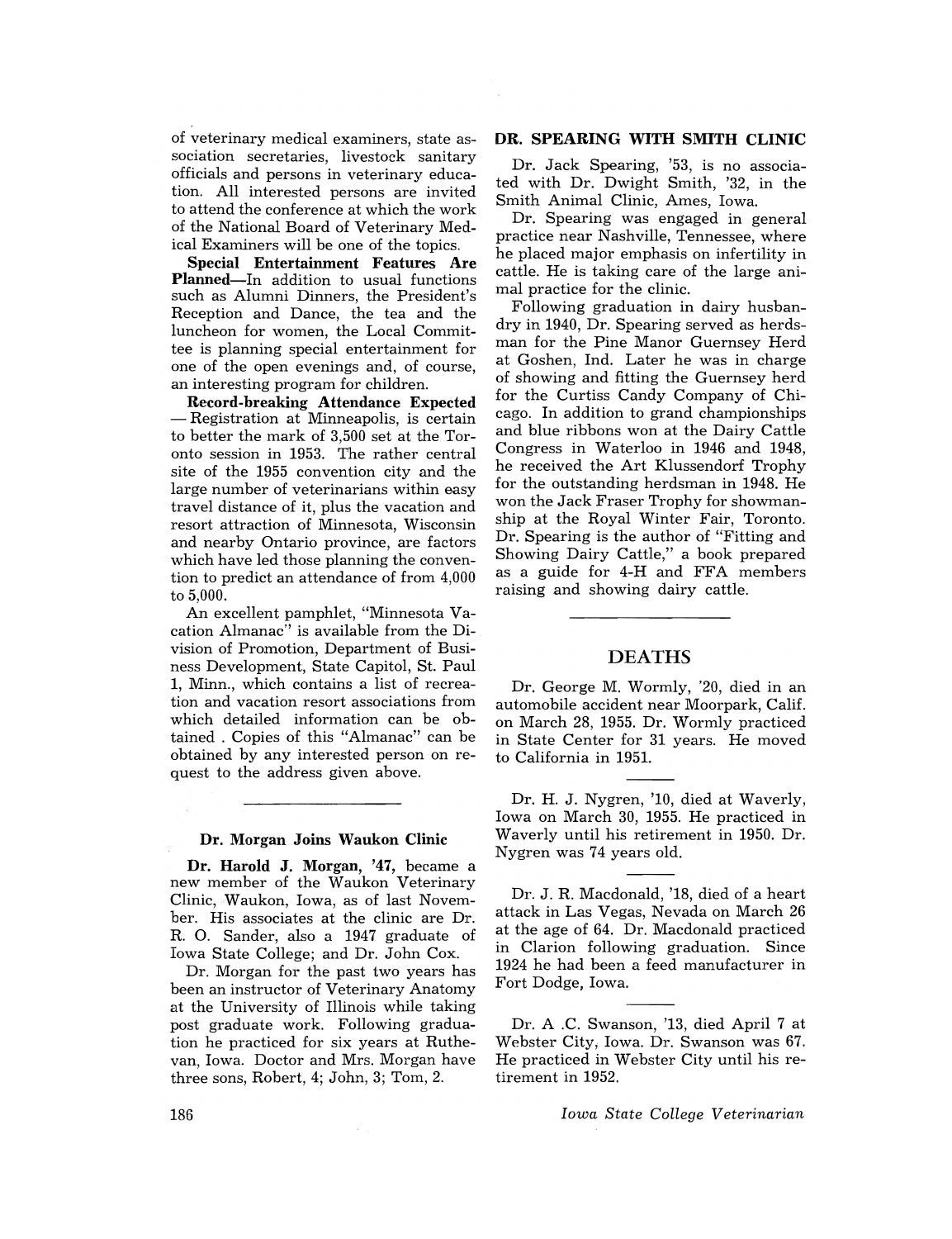## DR. EVANS RETIRES

Dr. George A. Evans, nationally known for his breeding of prize winning parakeets, has retired after 35 years of general practice. Following graduation in 1920 he practiced for four years at Batavia, Iowa, moving to Clarion in January of 1924. He has been active in that community ever since.

Dr. and Mrs. Evans plan to continue their mutual hobby of breeding parakeets. From the All-American Budgerigar show in Indianapolis, Indiana this past winter the Evan's line of budgies took ten trophies and eight rosettes. In Kansas City last year their parakeet won the 'Best in Show' Award. Undoubtedly the Doctor's close contact with these birds for many years has made him an authority on this newly developing phase of veterinary practice.

Dr. Evans was succeeded by another Iowa State graduate, Dr. George Gitz of Corning, Iowa. Dr. Gitz, class of '42, took over the practice in January of this year. He is married and has three daughters, ages 10, 7 and 5.

## MARRIAGES

Miss Sharon Allensworth and Dr. H. C. Henderson, '52, were married on January 9, 1955, at Henderson, Iowa.

Miss Betty Zmolek and Dr. Richard Dougherty, '54, were married January 29, 1955, at Tama, Iowa.

Miss Kathleen Pierron and Dr. R. C. Schuknecht, '43, were married November 13, 1954, at Port Washington, Wis.

Miss Barbara Helen Adams and Dr. John Carl Harmony, '54, were married last December in St. Christopher's Catholic church in Hobe Sound, Florida. The couple are living in Fort Pierce, Florida, where Dr. Harmony is practicing veterinary medicine.

BIRTHS

Dr. and Mrs. H. E. Weimer, '50, Riverside, Iowa, a son, Wayne Arthur, Nov. 9, 1954.

Dr. and Mrs. M. R. Crane, '52, Elk Horn, Iowa, a daughter, Jo Ellen, Oct. 31,1954.

Dr. and Mrs. R. O. Sander, '47, Waukon, Iowa, a daughter, Carol Marie, Oct. 24, 1954.

Dr. and Mrs. C. E. Vail, '52, Hillboro, Ill., a son, Mark Allan, Feb. 25, 1955.

Dr. and Mrs. C. Scott Dickinson, '54, Elburn, Ill., a daughter.

Dr. and Mrs. D. M. Griswold, '44, Winterset, Iowa, a son, Don Scott, Oct. 16, 1954.

Dr. and Mrs. Perry L. Collins, '51, Rock Rapids, Iowa, a daughter, Liegh Ann, Oct. 1, 1954.

Dr. and Mrs. Leonard Cavanaugh, '52, Anthon, Iowa, a daughter, Coleen Marie, Feb. 18, 1955.

Dr. and Mrs. Leonard J. Coles, '50, Burlington, Iowa, a son, David Brooks, Feb. 1, 1955.

Dr. and Mrs. L. L. Lemanski, '53, Verona, Wis., a daughter, Marcia Kay, Jan. 18, 1955.

Dr. and Mrs. R. T. Speaker, '50, Keota, Iowa, a daughter, Jeanne Elizabeth, Jan. 15,1955.

Dr. and Mrs. R. G. Sheumaker, '40, Danbury, Iowa, a daughter, Nancy Ann, Jan. 10, 1955.

Dr. and Mrs. J. A. Downard, '51, Greenfield, Ill., a daughter, Ellen Joan, Nov. 26, 1954.

*Is:sue* **3, 1954-55**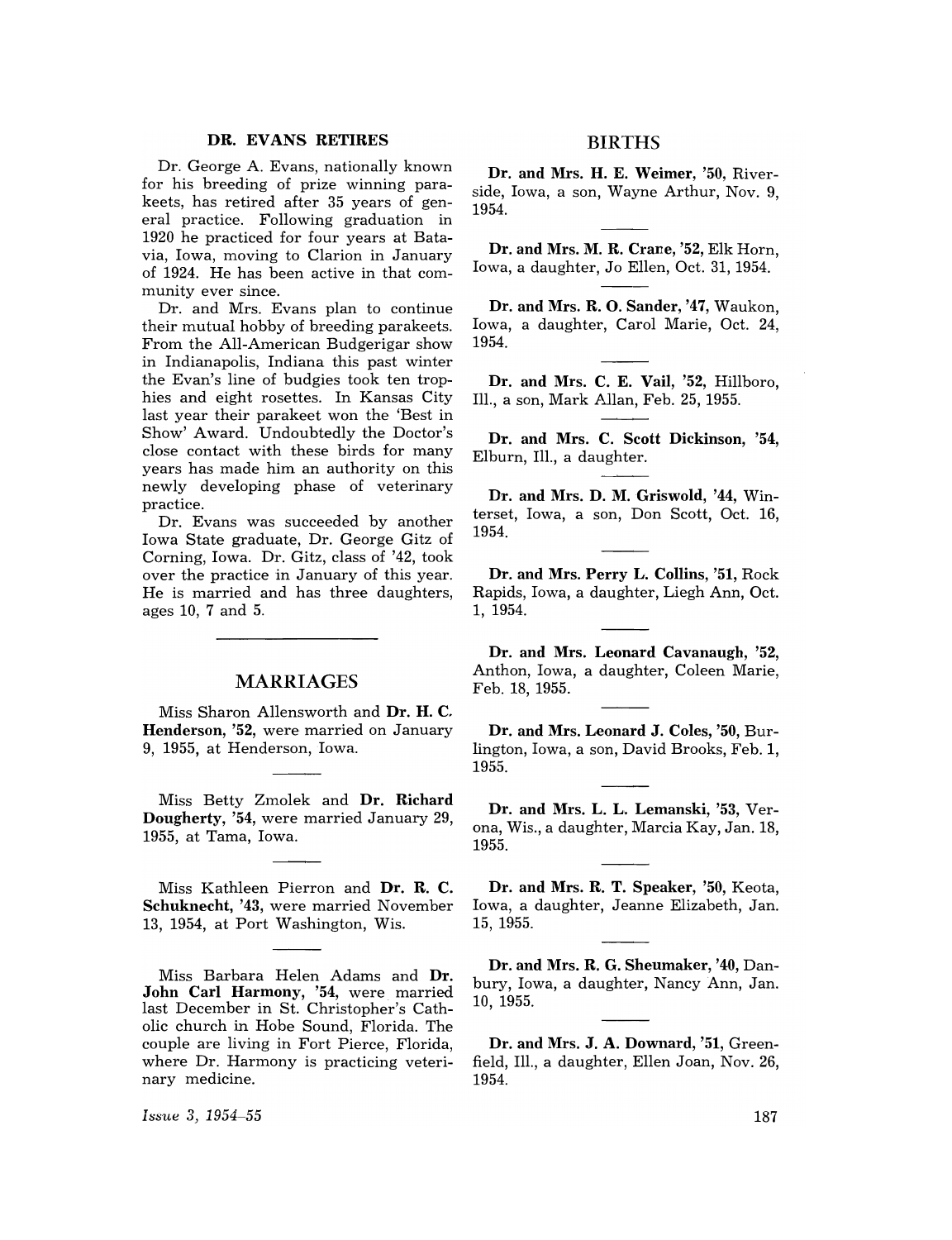

... continuing its program of presenting the best in proven biologics for the veterinary profession, Research Laboratories Inc. is proud to present two new biologics for the small animal practitioner.

**ADHEP** ~\*

A chemically killed suspension of virus laden canine tissue adsorbed onto aluminum hydroxide.

1 cc. of Adhep intradermally confers solid immunity in less than two weeks.

Serve your clients better by reminding them that young puppies should be vaccinated as soon as possible after weaning.

> Supplied in: 1 cc. Single Dose Vials 6-1 cc. Single Dose Vials

**AVAILABLE FROM INDEPENDENT ETHICAL DISTRIBUTORS OR WRITE** 

## **Research Laboratories, Inc.**

**St. Joseph, Missouri** 

\*Trade-Mark

## **CANINE DISTEMPER VACCINE**

Full stabilized, chick embryo propagated, modified live virus. Research Laboratories Canine Distemper Vaccine is scientifically vacuum dried and sealed - your assurance of immunizing potency and safety.

Supplied in: 2 cc. Single Dose Vials with diluent. 6· 2 cc. Single Dose Vials with diluent.



*Iowa State College Veterinarian*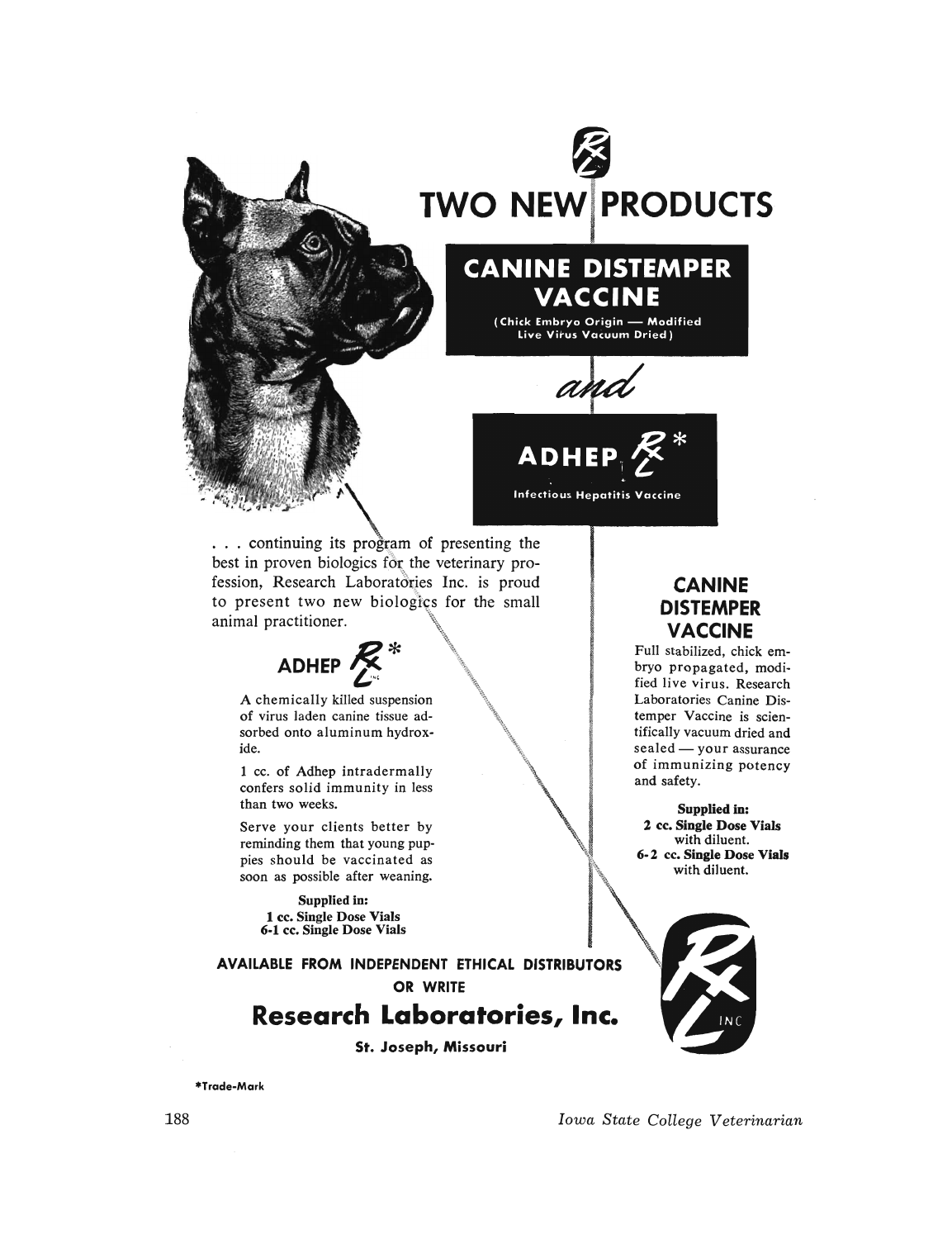## **GENERAL NEWS**

Dr. D. O. Faulkner, '53, Tipton, Iowa, was seriously injured when his car collided with a school bus recently.

Lt. Jack Wilson, '54, visited the campus recently. Lt. Wilson has attended the Meat and Dairy Hygiene School in Chicago. At present he is stationed at Ft. Sill, Oklahoma, as assistant station veterinarian.

Dr. H. E. Hedlund, '45, is a new member of the board of the Nebraska SVMA.

The farm of Dr. and Mrs. W. R. Collins, '31, Bancroft, Neb., was judged one of the winners in the 1951 Sioux City Journal-Tribune and Chamber of Commerce soil conservation program.

Dr. K. G. Onken, '46, and his five year son, Davis, were injured when struck by a car recently.

Dr. Warren J. Kilpatrick, '49, recently participated in the Toronto, Canada, meeting and the meetings of the Ohio SVMS and Iowa SVMS. Dr. Kilpatrick practices in Mediapolis, Iowa.

Dr. J. W. Hayden, '41, is the new president-elect of the Missouri VMA.

Dr. James Howard, '54, Clemmons, Iowa, reported for service with the U.S. Army at Fort Sam Houston, Texas, April 3, 1955.

Dr. James Foster, '54, recently reported for service with the Army at Chicago, Ill.

#### Dr. Betsworth To Sioux City

Dr. G. R. Betsworth, '49, has recently accepted a job with the Sioux City Packing Company, doing yard inspection of livestock. Dr. Betsworth has practiced at Wilton for the last two years and was practicing at Wilton, Iowa, at the time of his acceptance. Dr. Betsworth served on the Library Board while living in Wilton. Dr. and Mrs. Betsworth have three children: Connie, Rickey and Stanley.

Army First Lt. Carl E. Jacobson, '51, son of Mr. and Mrs. Soren M. Jacobsen, Readlyn, Iowa, recently arrived for duty with U. S. Forces in Austria.

Troops serving with USFA are part of a four power security force on duty in Austria since World War II.

## New Practices and Partnerships

Dr. K. E. Griebe, '43, Hutchinson, Minn., is now in practice with Dr. Norman Fredrickson.

Dr. N. A. Dahlke, '46, and Dr. Robert Nelson, '54, are now occupying a new downtown office in Waupaca, Wis.

Dr. R. K. Fisher, '40, and Dr. A. J. Neumann opened a new veterinary hospital at Orange City, Iowa, recently. Features of the hospital include: small animal operating room, kennel room, large animal room, dispensing room, front office and consultation room.

Dr. D. E. Smith, '53, has located for practice at Elizabeth, Ill.

Dr. D. L. Fritz, '52, is now in practice at Elmore, Minn.

Dr. John Dunnwald, '43, is constructing a new office building on the outskirts of Waterville, Minn.

Dr. John L. O'Hara, '43, announced the opening of his new practice at the San Jose Animal Hospital, San Jose, Calif.

Dr. J. R. Mattison, '52, formerly of Stanwood, Iowa, is now in practice at Forreston, Ill. Dr. Kenneth Turner, '54, has also located for practice at Forreston, Ill.

Dr. Harry W. Johnson, '33, is newly established in his general practice at Littleton, Colo.

Dr. D. R. Bromwell, '49, and Dr. O. W. Whitcomb, '49, have recently formed a partnership and will be located at Center Point, Iowa.

*Issue* 3, 1954-55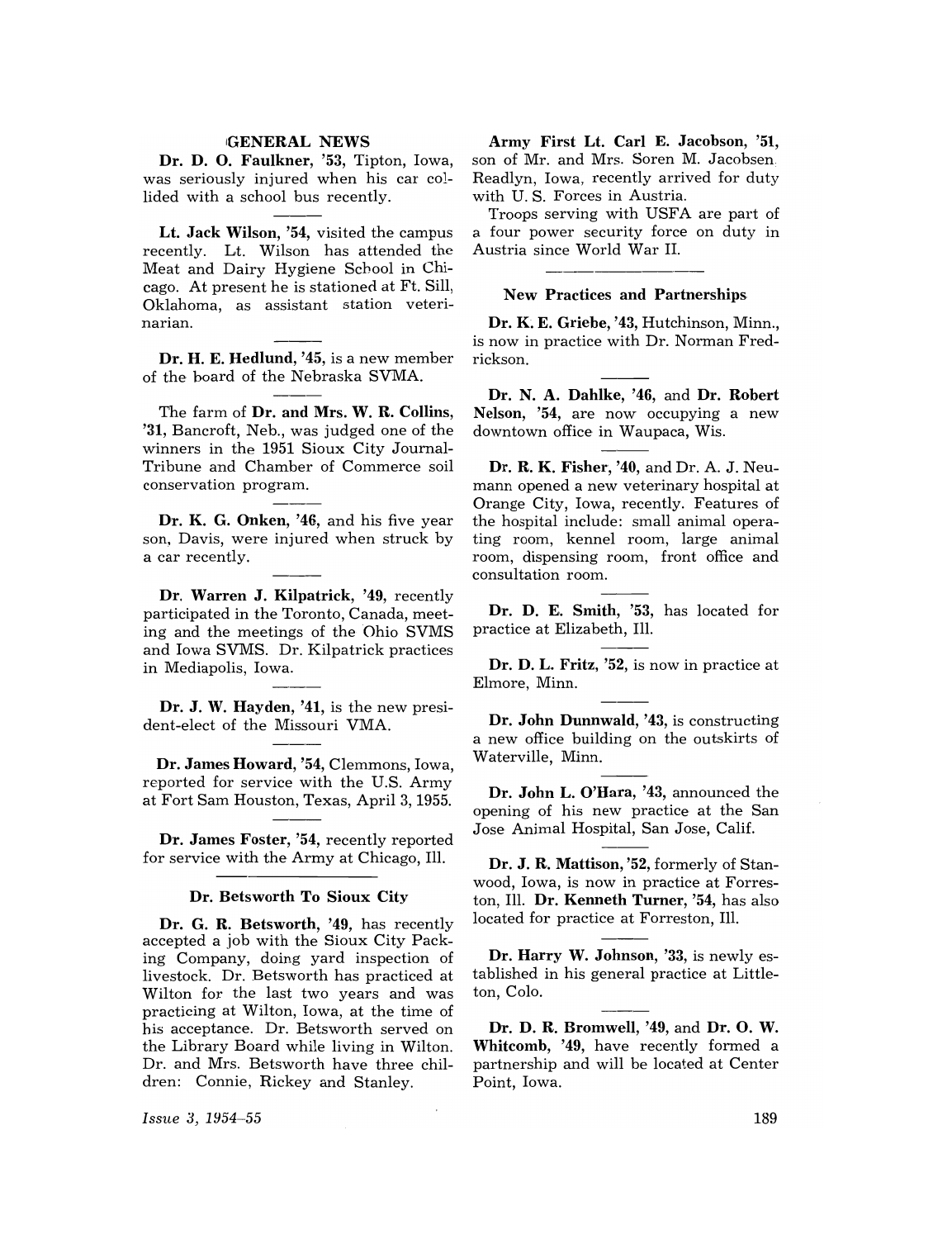## Times Have Changed

We thought it might be interesting to our alumni if we would put together some statistics and mix it with a little history of the division. Every alum no doubt remembers well the years he spent at Iowa State and the number and names of his classmates. Here are some of the facts and figures which will allow him to compare the classes preceeding and following his own.

Since its early beginnings, the division has graduated a total of 1,804 men. This year's class will raise the total to 1,861. In its first 38 years, 359 men received degrees. From 1918 to the present time 1,502 men have graduated. The average number of graduates until 1918 was  $9.45$ per year and since then the average has risen to 40.6.

A look at the record discloses that the years of W.W. II had their effect on enrollment. The record year for the most graduates was 1943. Exactly 121 men received diplomas that year. There were two graduating classes: a March class of 59 graduates and a December group of 62. The classes of '44 and '45 were normal in size, but they had their graduation exercises in August.

One of the smallest graduation classes in the history of the division was that of 1948. At that time two Chinese gentlemen received their diplomas and returned to China. This was the smallest class since 1901 and was a direct result of the W.W. II draft. The classes of '46 and '47 were also small. Only 16 men graduated in '47.

The largest graduating class up to its time was the class of 1934 when 62 men received their degrees. This was at a time when classes were averaging 35-40 men. Perhaps even more peculiar is the fact that the class immediately following this large one consisted of only 14 men. This was the smallest class since 1916. The record number of 1934 graduates wasn't broken until 1949 when 65 men were graduated. The largest classes ever to graduate in one group were those of '50 and '51 when 67 men received their degrees in June excercises each of those years.

In general, the picture has been one of

a gradual increase in enrollment over the years. Since 1950 the graduating classes have averaged 63 men. However, the division is not equipped to handle more than 70 freshmen each year. Therefore, no further increase is anticipated until facilities are expanded enough to handle more students.

The first graduate degree awarded by the division was to Leonardo Palicte in 1922. He received his M.S. in Veterinary Physiology at that time. The first Ph.D. to be conferred by the division was presented to Irl D. Wilson who earned his degree in Veterinary Pathology in 1930. The division awarded its second Ph.D. to 1. A. Merchant, the present Dean, in 1933. He earned his degree in Veterinary Bacteriology.

The Division of Veterinary Medicine was established at Iowa State College in 1879. This was ten years after the establishment of the College itself. The first graduating class was then in 1880. According to history, the members of this first class were given their degrees after only one year of study because "they had had considerable advanced training." The commencement program of 1880 included papers by three of the four graduates that year. George Faville presented "Fistulae", W. A. Thomas presented "Hydrogen Protoxide" and James Vincent presented 'Tuberculosis." Actually, two years of study were required at that time for the degree of Doctor of Veterinary Medicine. The only entrance requirements for the prospective student were that he pass exams in "specified subjects". History does not tell us what these specified subjects were, but they probably had some relation to animal husbandry. This was apparently the only requirement until 1911 when it was decided that the prospective student should have a diploma from an approved high school. Meanwhile the length of the curriculum in Veterinary Medicine had been increasing. In 1887 it was increased to three years and in 1903 it was extended to its present length of four years.

Further requirements for admission were added in 1931. One year of college

*Iowa State College Veterinarian*